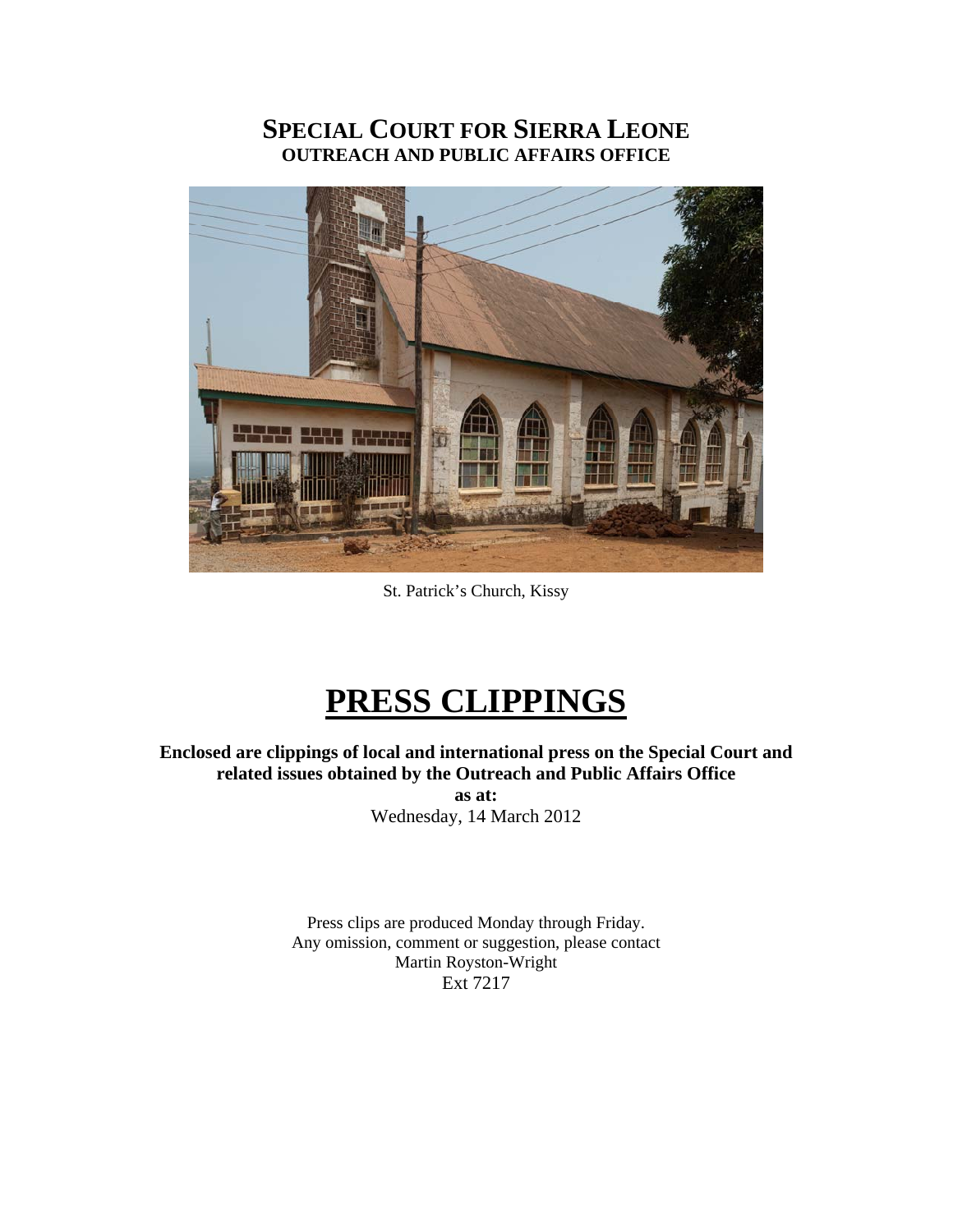| <b>Local News</b>                                                                                             |                   |
|---------------------------------------------------------------------------------------------------------------|-------------------|
| Charles Taylor Cries for Pension Benefit / The Exclusive<br>Taylor's Lawyers Motion Dismissed / The Exclusive | Pages 3<br>Page 4 |
| <b>International News</b>                                                                                     |                   |
| Successes and Failures of the Special Court on Sierra Leone's Outreach Programme / OSISA                      | Pages 5-7         |
| International Criminal Court Delivers First Verdict / ABC                                                     | Pages 8-9         |
| ICC Delivers First Ever Verdict in Thomas Lubanga Trial / BBC Online                                          | Pages 10-11       |
| KRouge Jailer to Testify in Key Trial Next Week / Bangkok Post                                                | Page 12           |
| Kenya: Raila - Ruto, Uhuru Setting Stage to Disprove ICC / AllAfrica.Com                                      | Pages 13-14       |
| Prosecution Challenges Acquittal of MRND Officials on Conspiracy Charges / AllAfrica.Com                      | Page 15           |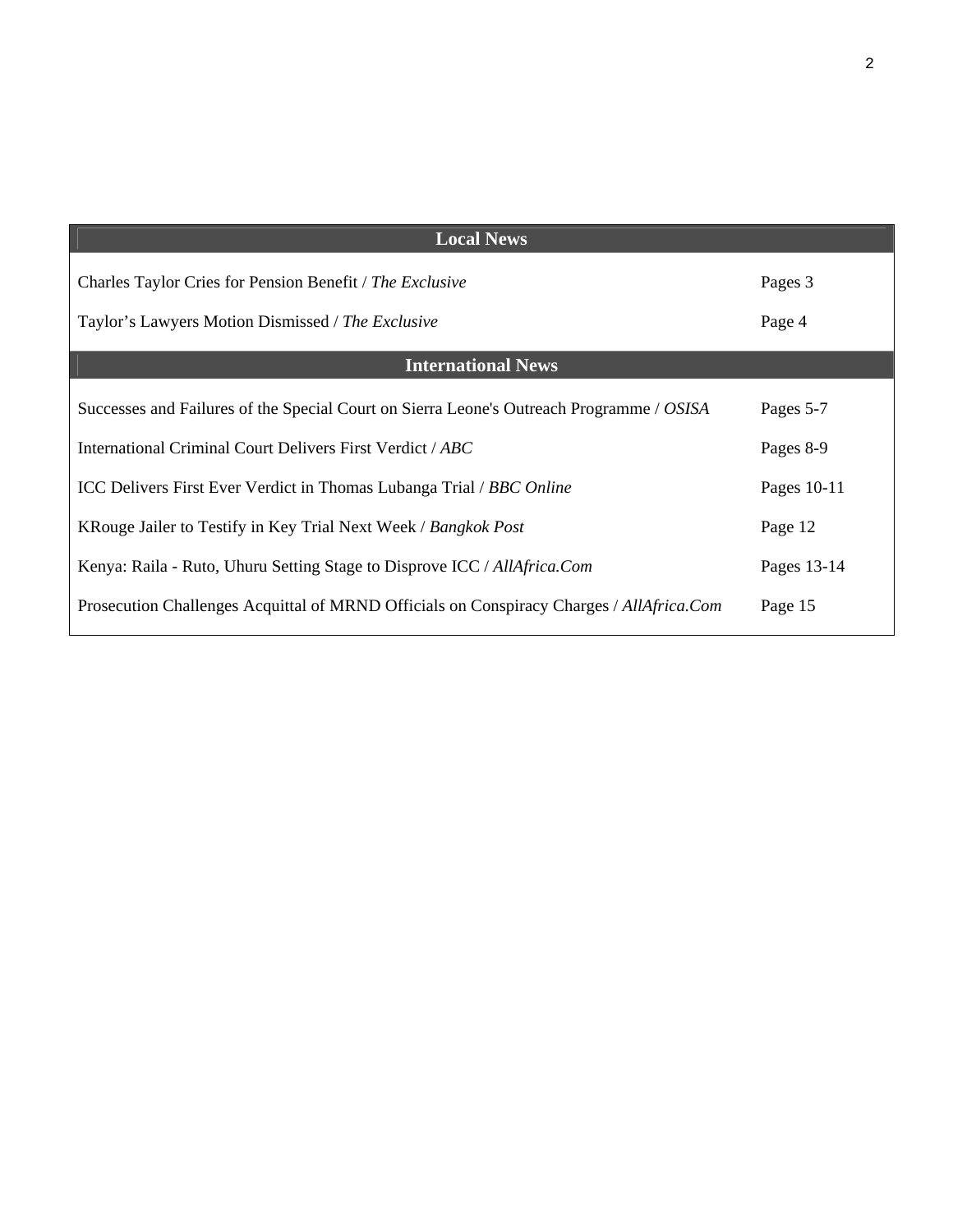#### **Charles Taylor Cries for Pension Benefit**

Information available to this paper indicates that ex-president Charles Taylor is said to be putting together a legal team to push for his severance benefits for services he rendered here as former president of the Republic of Liberia, an aide has disclosed.

Mr. Taylor currently faces 11 charges of war crimes and crimes against humanity for allegedly arming Sierra Leonean rebels. But he had since denied all charges.

The UN-backed Special Court for Sierra Leone prosecuting Taylor in The Hague announced last week that it will hand down verdict on April 26.

"Mr. Taylor has not received a dime from this government in terms of his pen-

suring that Taylor gets his pension money denied the link, but questioned whether. it is prudent to discuss the issue of Taylor's benefits in the press and not with the proper source.

"If it were true (meaning that I was Taylor's lawyer), I would be talking to the proper sources and not discussing this in the press," Clir. Pear Brown-Bull told this paper Wednesday.

She further stated that assuming she was representing Taylor's interest, it would still not be proper to discuss the matter in the press because Taylor or the appropriate sources, including the Government, may not want the matter to be discussed in the press. On whether she thinks Taylor should be paid his pension money, Cllr. Bull said if the former president is entitled to it, then he should get it.

sion benefits as former president." a Taylor's aide said. "Taylor told me sometime last month that he was getting a lawyer to pursue it (the case)," said the aide.

The aide said he finds it very difficult to understand why the Government of Liberia would be paying severance benefits to former transitional chairman Gyude Bryant and Taylor's successor Moses Blah, but would refuse to do same for Taylor himself.

The Taylor aide believes that his boss is not on trial for crimes in Liberia but rather in Sierra Leone and, therefore, he deserves his pension benefits as former head of state here. One local lawyer, who is said to be linked to the pursuit of en-

> Efforts to get officials of the Liberian Government to comment on the issue proved futile, as newly appointed Presidential Press Secretary Jerolinmick Piah, who was preoccupied in knowing the source of the information rather than its veracity or falsity, when asked on Tuesday, only promised to get back to this paper after consulting with his boss. However, he failed to do so as at press time.

> Information Minister Lewis Brown, a one-time National Security Advisor and Acting Foreign Minister under the Taylor regime, failed to return a call after this paper called, leaving a message with a female aide, who said he was in a meeting Wednesday. Taylor is the first former African head of state to be tried by an international court. If convicted, he could face a maximum life sentence.

> The Special Court said last Thursday that the Judgment will be delivered at 11:00 a.m. on April 26 in a courtroom that belongs to the Special Tribunal for Lebanon in The Hague, where the Taylor trial has been taking place.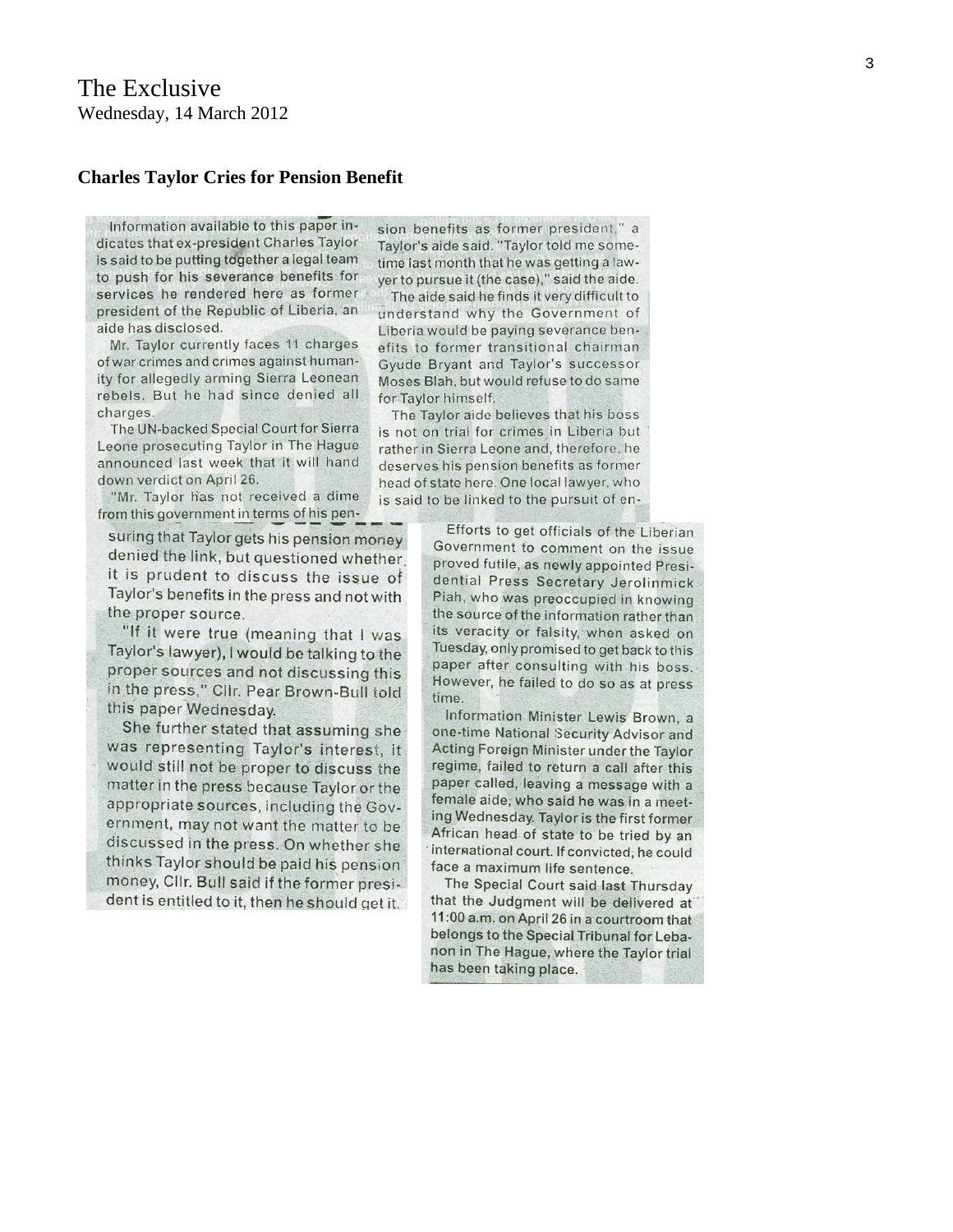# The Exclusive Wednesday, 14 March 2012

Judges of the UN backed Special Court for Sierra Leone Friday unanimously dismissed a request by lawyers representing ex-president Charles Taylor's defense to push the date for his (Taylor) ruling from April 26 to 30.

Mr. Taylor's defense team filed a motion requesting a change in the trial judgment date days after the Court announced on March 1, 2012 that it will hand down its judgment in the protracted trial on April 26, due a prior engagement by lead counsel Courtenay Griffiths in a London High Court.

Griffiths had furthered argued that the timing of the ruling, which is on the eve of Sierra Leone's Independence Day, is in bad taste because a conviction would make Taylor appear as an offering to the people of Sierra Leone. But prosecutors objected the defense request, urging the judges to stand by their originally announced date of April 26.

In its decision Friday, the judges dismissed the defense request, noting that when it issued their Scheduling Order on March 1 confirming that the judgment will be delivered on April 26, this gave Taylor's lead counsel a notice of about eight weeks, which according to the judges "is more than reasonable time for Counsel to make arrangements to be present for delivery of judgment."

The judges also noted that there are other co-counsel as part of Taylor's defense team who would be present in court in a case that lead counsel cannot attend proceedings on that day.

On the point that delivery of the judgment on the eve of Sierra Leone's independence could pose potential risk to security in the country, the judges noted that such an assertion "is entirely speculative and without merit."

For these reasons, the judges maintain that they will deliver their verdict on the guilt or innocence of Mr. Taylor on April 26 as originally announced.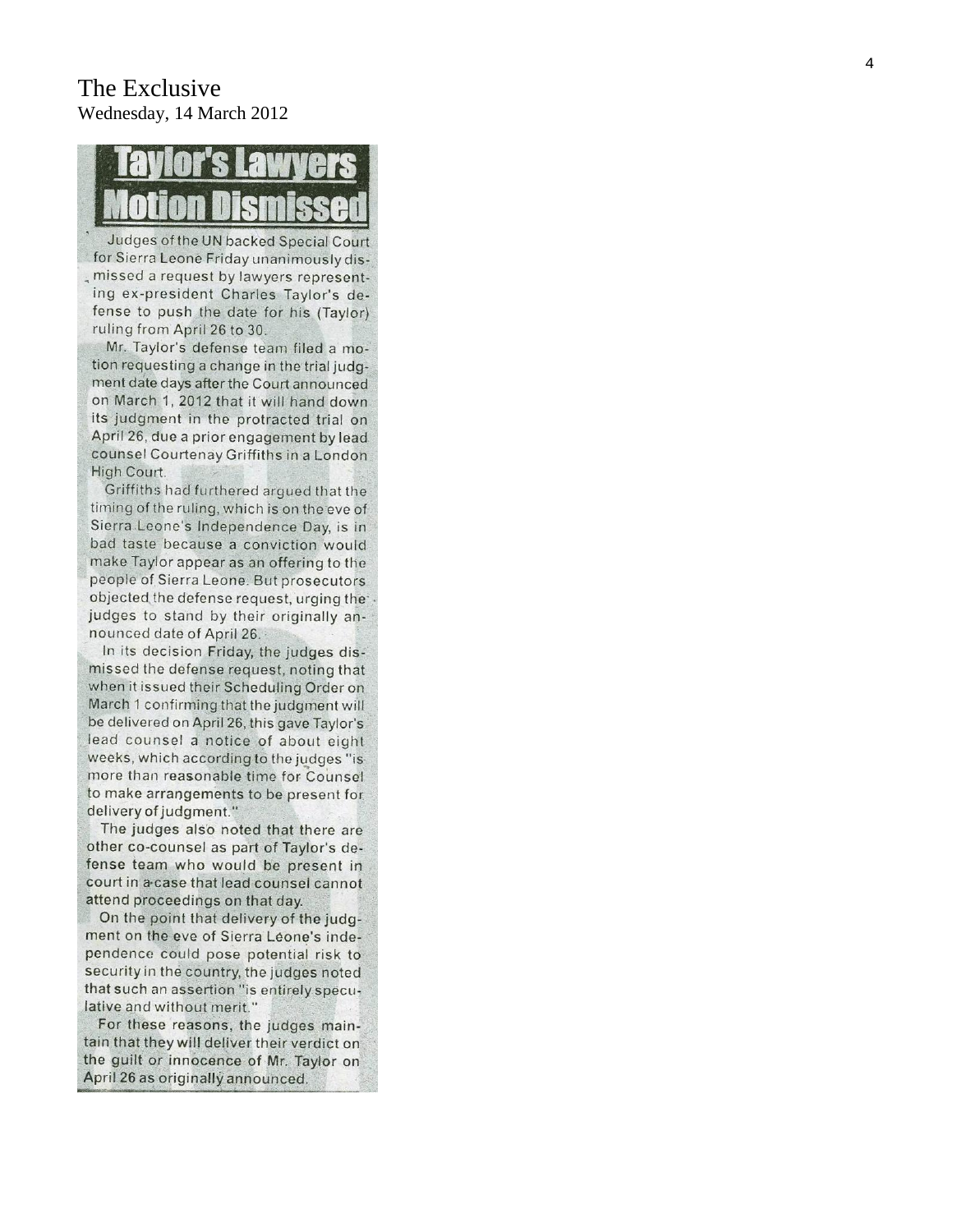#### **Successes and failures of the Special Court on Sierra Leone's outreach programme**

#### By Alpha Seesay

International criminal tribunals have come to occupy prominent roles in ensuring accountability for serious crimes in recent years. The International Criminal Tribunals for the former Yugoslavia (ICTY) and Rwanda (ICTR) set up in the 1990s were the precursors of the hybrid or mixed tribunals like the Special Court for Sierra Leone (SCSL) and the Extraordinary Chambers in the Courts of Cambodia (ECCC) in the 2000s. Although constituted in different ways, these tribunals have always had one thing in common – to prosecute high level officials for mass atrocities irrespective of the positions they held at the time of the commission of the crimes. However, increasingly these tribunals have also become more concerned about the visibility of their work, and about embarking on outreach activities to bring local and affected communities closer to the judicial process even when proceedings are taking place thousands of kilometres away.

In the case of the SCSL, which was set up by an agreement between the government of Sierra Leone and the United Nations to prosecute people bearing the greatest responsibility for crimes committed during the country's bloody civil conflict, the prosecutor of the Court went after Charles Taylor, who was then the sitting head of state in neighbouring Liberia. The prosecutor alleges that Taylor 'bears the greatest responsibility' for the serious crimes committed in Sierra Leone by the Revolutionary United Front (RUF) rebels – a group that waged a bloody war from 1991–2002. As the RUF fought for political power in Sierra Leone, atrocious crimes – including hacking off the arms and limbs of civilians, rape, destruction of civilian property, forced labour and murder – became their trademark.

It is alleged that Taylor was involved in a joint criminal enterprise with RUF, aimed at gaining political control of Sierra Leone and controlling the country's vast diamond resources – and that a campaign of terror lay at the foundation of this enterprise.

According to the prosecutors, the campaign saw thousands of civilians murdered and raped, many others had their arms and limbs crudely amputated, some were forced to labour in the diamond fields and hundreds of children were coerced into combat activities. Prosecutors say that Taylor exercised control over rebel forces in Sierra Leone: he knew or had reason to know that these crimes were being committed but failed to prevent their commission or punish RUF rebels who were his subordinates for committing these crimes.

Blood diamonds have taken centre stage in Taylor's trial as several witnesses have spoken about how Sierra Leonean rebel commanders travelled to Liberia and handed huge numbers of diamonds to Taylor, who in return gave them arms and ammunition, which were used to commit atrocities in Sierra Leone. The focus on blood diamonds in this trial has seen several witness testify in The Hague, including former rebel commanders in Sierra Leone and Liberia who claim to have been part of the network supplying diamonds to Taylor, as well as celebrities such as Supermodel Naomi Campbell, who prosecutors say received blood diamonds from Taylor after they both attended a dinner that was hosted by anti-apartheid icon Nelson Mandela in South Africa in 1997. Throughout his trial, Taylor has maintained his innocence.

Taylor himself waged a bloody war to gain control of Liberia. After years of bloodshed, he eventually won democratic elections in August 1997 and served as Liberia's 22nd President. However, five years later, as rebel forces advanced into Liberia's capital Monrovia with the aim of removing him from power and with a SCSL indictment hanging over his head, Taylor resigned as president and sought asylum in Nigeria. After sustained advocacy by civil society organisations and an official request from Liberia's newly-elected president, Ellen Johnson Sirleef, Taylor was transferred to the custody of the SCSL in March 2006 to face charges of war crimes, crimes against humanity and other serious violations of international law allegedly committed in Sierra Leone. Due to concerns about security in the West African sub-region, Taylor's trial was transferred to The Hague in the Netherlands, where he would be tried before SCSL judges. After several delays, the former Liberian president's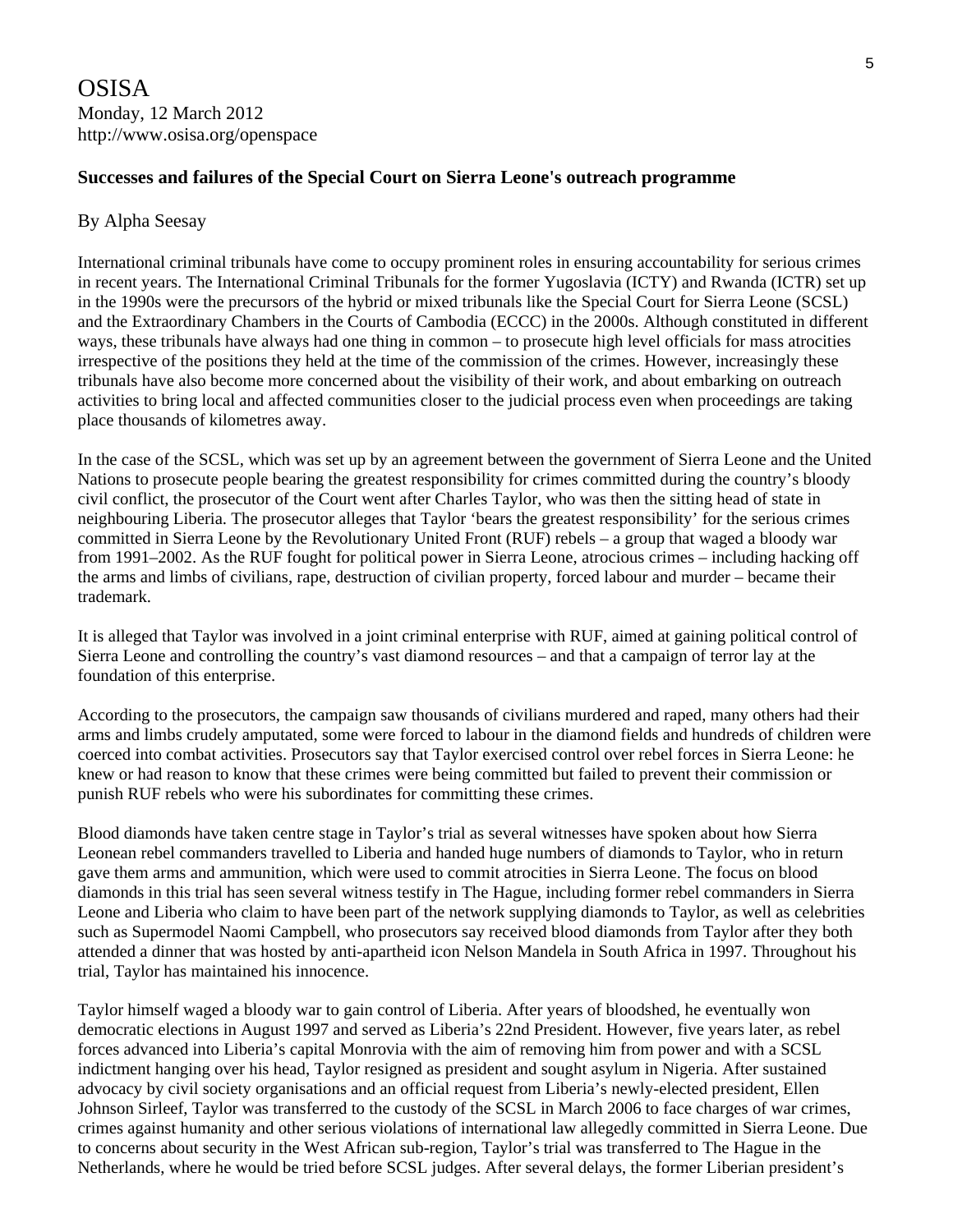trial commenced in January 2008, with prosecutors calling 94 witnesses to testify against him, some of whom had been part of Taylor's government in Liberia, including his former Vice-President Moses Blah.

During its lifespan, the SCSL has indicted thirteen people from the various factions involved in the Sierra Leone conflict. RUF leader Foday Sankoh died in the custody of the court before his trial commenced, while key RUF commander Sam Bockarie, aka Mosquito, died in Liberia, allegedly executed on the orders of Taylor. The military junta leader Johnny Paul Koroma remains at large. Chief Sam Hinga Norman, a former government minister and coordinator of a pro-government militia, the Civil Defence Forces, also died in the custody of the court after his trial had been concluded but before judgment was delivered in his case. All those who have actually been prosecuted, with the exception of Norman, have been convicted and are now serving jail terms in a Rwandan jail. As for Taylor, the evidence phase of his trial came to a close in March 2011 and the judges were expected to deliver their verdict as this journal was going to print.

Taylor's transfer to The Hague brought new challenges for the SCSL not only in terms of substantial extra costs for an already financially-burdened court, but also in terms of additional responsibility for outreach to local populations in Sierra Leone and Liberia about a trial that was going to take place very far away. The phrase 'justice must not only be done but must be seen to be done' had already been made manifest when the SCSL became the first tribunal to develop a separate section specifically for outreach. Other tribunals, including the permanent International Criminal Court (ICC), have subsequently copied the SCSL's lead by developing effective outreach programmes. In the SCSL's sixth annual report in 2009, the Court describes the central objective of its outreach section as being to bring 'the work of the court to the public'. And during the conduct of its other cases in Sierra Leone, the SCSL operated an innovative and very successful outreach programme, which did ensure that its work reached communities across the country, including victims groups, market women, the police and the army, academic institutions and civil society organisations.

When Taylor was apprehended and subsequently transferred to The Hague, the Court's outreach efforts shifted substantially. While Taylor's arrest brought renewed interest and international attention to the work of the SCSL, his subsequent transfer to The Hague created new challenges for the Court's outreach efforts. Bearing in mind the need to keep the local population informed of the daily happenings of the case, the UN Security Council adopted Resolution 1688, which directed the Court 'to make the trial proceedings accessible to the people of the subregion'. Therefore, the Court sought innovative ways to conduct effective outreach in both Sierra Leone and Liberia.

Upon Taylor's arrest in 2006, the Court's outreach staff made a trip to Liberia, where they gathered information on the perceptions held by Liberians about the Court. Members of Liberian civil society were made to travel to Sierra Leone where they interacted with their Sierra Leonean counterparts in a seminar to share their experiences. The Court also opened an Outreach Secretariat in Liberia with headquarters in Monrovia. When the trial was set to commence in June 2007 (before it was subsequently postponed due to logistical constraints faced by the defence), the Court attempted to stream the proceedings live in Sierra Leone and Liberia. Television sets were displayed in various parts of both countries so that the public could see Taylor make his first court appearance in The Hague and listen to both the prosecution and the defence counsels make their opening statements.

But members of the public were disappointed on two fronts. Firstly, they did not see Taylor as he refused to show up in court. And secondly, the much anticipated live streaming of the proceedings did not work due to technical failures faced by the Court. The SCSL eventually abandoned its efforts to stream the proceedings live in public and instead only showed them live within the premises of the SCSL, although members of the public were encouraged to come to the courthouse to watch. While members of various institutions in Sierra Leone have paid official visits to the SCSL premises and been able to sit and watch the live stream from The Hague, the Court failed to develop an effective strategy to bring ordinary Sierra Leoneans into the court room to view the proceedings. A few media practitioners used to visit the Court to watch important proceedings but gradually, their visits also ceased. Most Sierra Leoneans found it difficult to leave their daily chores to go to the SCSL's premises. Armed UN personnel in front of the Court's barbed wire fence added to the cumbersome security procedures, which ordinary visitors had to go through in order to gain access to the Court's premises, and gave the impression that ordinary people were not really welcome inside the Court.

The Court needed to find innovative ways to encourage more people to watch the proceedings but this did not happen. For example, many people did not know that with high speed internet (although this is unavailable in most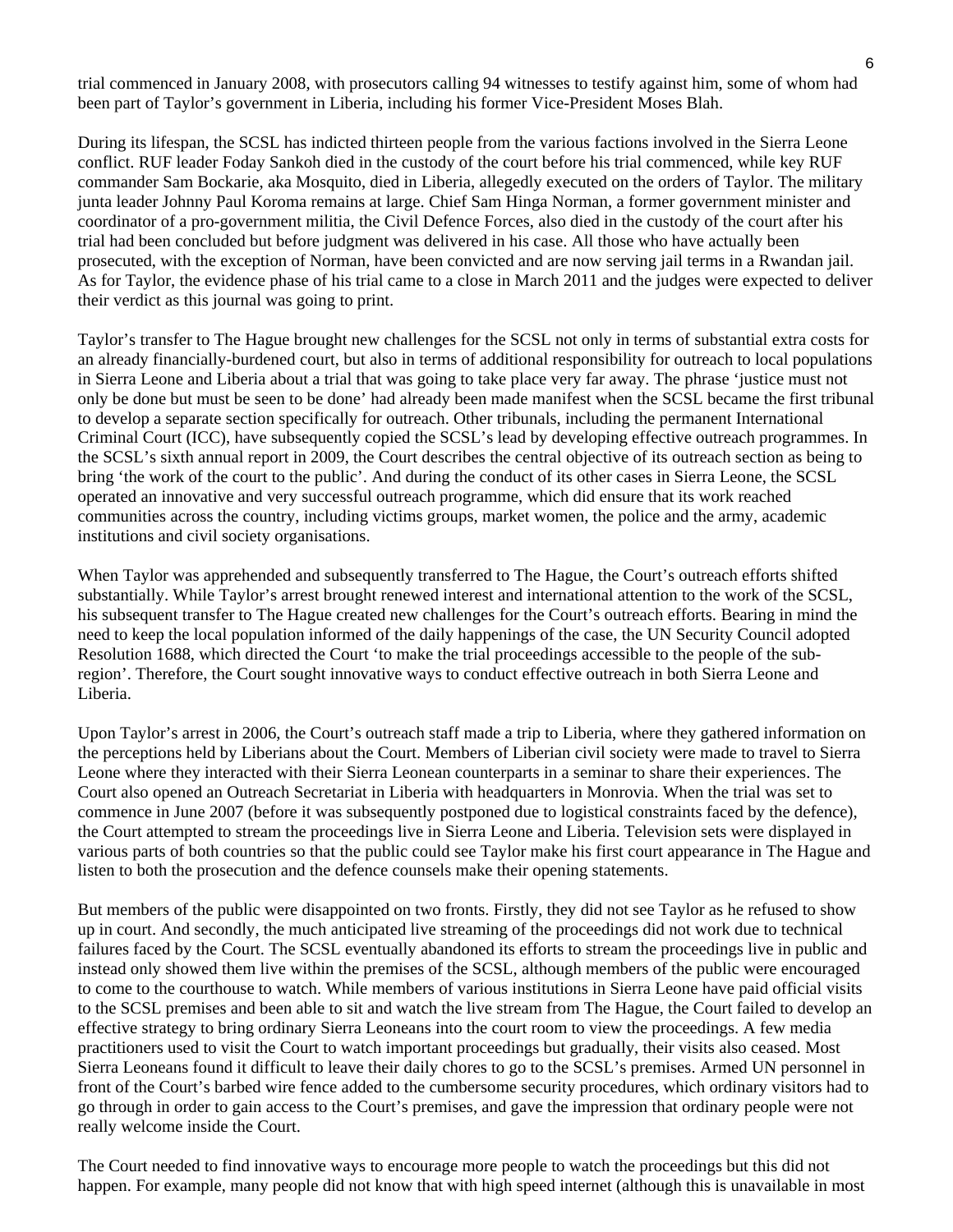parts of Sierra Leone), they could sit in their homes or offices and visit the Court's website, where they would be a click away from watching the live proceedings on their computers. Another institution that could have played an important role in showing live proceedings of the trial was the country's national television network. When Kenyan politicians recently made appearances at the ICC in The Hague, most television networks in Kenya dedicated hours to showing the proceedings live. Similar efforts were markedly absent in Sierra Leone.

The situation in Liberia, where the SCSL faced even bigger challenges in terms of running an effective outreach programme, was no better. Outreach staff visited Liberia and held town hall style meetings and showed recorded videos of the proceedings around the country. The SCSL also facilitated trips to The Hague for members of civil society from Sierra Leone and Liberia, who would then go back to their communities and give updates on the trial. However, Liberians complained that none of these activities were regular or sufficient enough to keep them engaged in the process.

Other organisations undertook programmes to complement the outreach efforts of the SCSL, including the BBC World Service Trust and the Open Society Justice Initiative (OSJI). The BBC trained and financed a journalist from Sierra Leone and one from Liberia to cover the proceedings in The Hague and send short radio reports to West Africa on a daily basis. Meanwhile, throughout the trial, OSJI has maintained a website (www.charlestaylortrial.org) that produces daily summaries and analysis of the proceedings for use by the general public. Sierra Leonean and Liberian journalists have often relied on this website to publish news about the trial. The website has also provided a forum for people to comment on the proceedings, which has fostered lively debates across West Africa.

However, interest in the Taylor trial has never been consistent – unsurprisingly considering it is taking place so far away from those most directly affected. Therefore, it is noteworthy that in recent months, with the trial phase of the case concluded and with the judges locked in deliberations for a final verdict, the Chief Prosecutor of the Court made a tour of various communities in Liberia and Sierra Leone, where she talked with local people and spoke to government officials about the conduct of the trial. The prosecutor claimed that this tour was an attempt to account to the people for whom she was providing services, mainly the victims and affected communities. Subsequently, the Registrar of the Court made similar trips to both countries in an effort to keep local people engaged with the work of the Court. These outreach efforts are particularly important in building momentum around, and creating a general awareness about, the final verdict, which was due to be delivered as this journal went to print. Outreach efforts after the verdict is delivered will also be critical to explain the judgment to the people of Sierra Leone and Liberia and to boost the credibility of the process and its legacy for the West African sub-region.

The SCSL has worked hard to make the trial visible to the public but it has faced numerous challenges. The Court's budget – financed mainly from voluntary contributions by UN member states – has never made provision for outreach. Therefore, the outreach section has had to raise its own funds. Despite this, outreach personnel have still managed to reach a large audience – explaining the legal mandate of the Court to punish a small group of perpetrators, as well as disseminating information about the Court's responsibility to promote respect for the rule of law in West Africa. With its limited funding and its mainly Sierra Leonean staff, the outreach section of the SCSL has done more than its predecessors – the ICTY and ICTR – to disseminate information and maintain awareness about the proceedings of the Court. Ideally, much more could have been done but the SCSL has shown future Tribunals how important outreach is and – through both its successes and its failures – provided lessons that those Tribunals must learn from.

*Alpha Seesay, Open Society Justice Initiative Legal Officer for International Justice*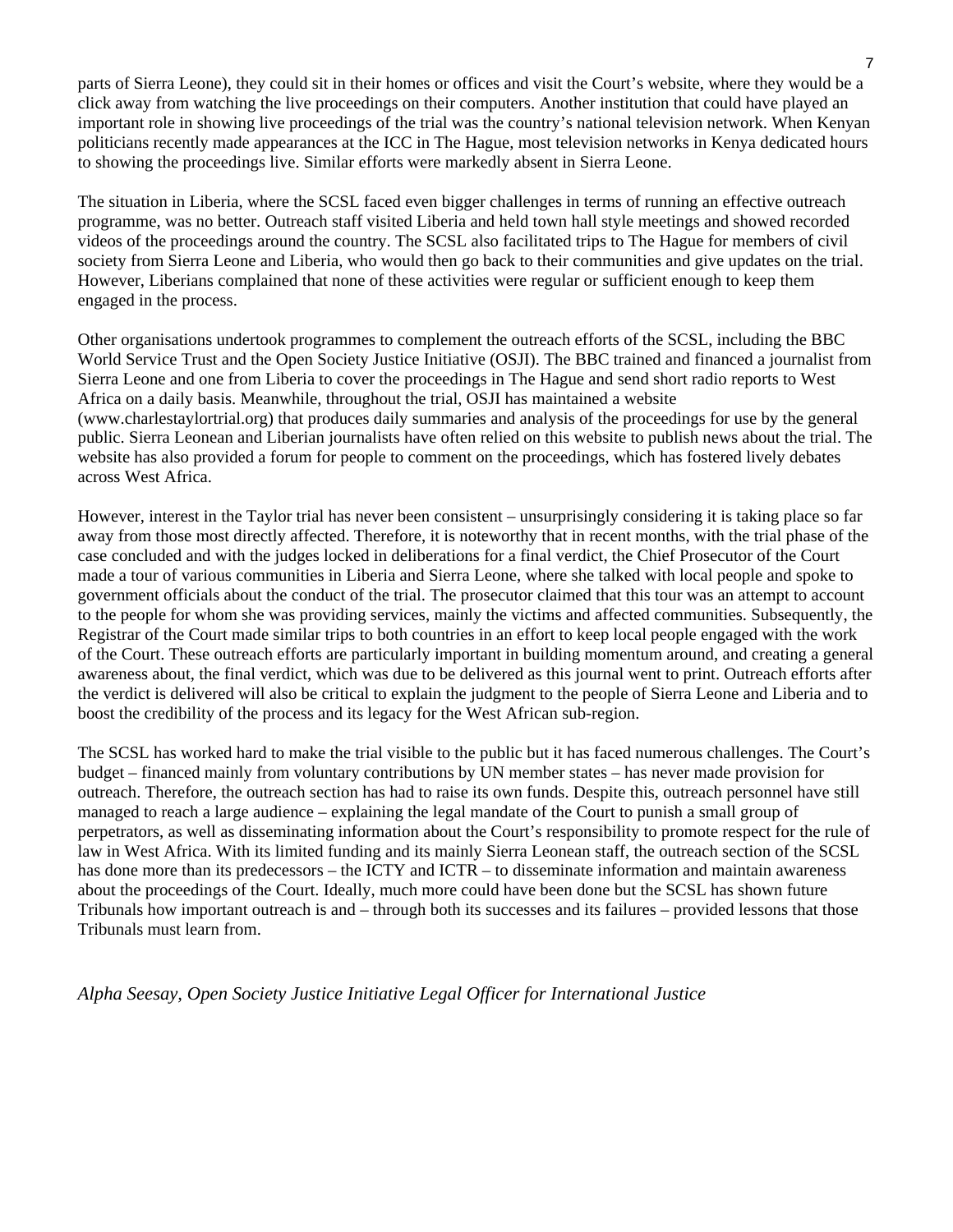#### **International Criminal Court delivers first verdict**

Kalvin Ng reported this story.

ELEANOR HALL: The International Criminal Court will hand down its first ever verdict later today when it announces whether Thomas Lubanga, is guilty of war crimes in the Democratic Republic of the Congo.

The Congolese rebel leader is accused of recruiting child soldiers to fight in the civil war in 2002 and 2003.

He was arrested in 2006 and remains in ICC custody, as Kalvin Ng reports.

KALVIN NG: Almost six years to the day since he became the first person ever to face the International Criminal Court, Thomas Lubanga Dyilo is set to receive his judgement.

Lubanga is the alleged founder of the Union of Congolese Patriots, an armed group that waged war in the gold-rich province of Ituri in the Democratic Republic of Congo between 1999 and 2003.

Anneke van Woudenberg is from Human Rights Watch.

ANNEKE VAN WOUDENBERG: More than 60,000 people were brutally slaughtered. His group certainly participated in a lot of the crimes there.

The court has only decided to charge him with the use, so recruiting and using child soldiers, they have not added additional charges onto his charge sheet.

Initially the prosecutor said he wanted to make the case quick, that he wanted a fast verdict for the victims; that hasn't quite happened.

KALVIN NG: Former child soldiers and members of the armed group testified that Lubanga systematically recruited children to kill, rape, and rob their victims. It's also alleged young girls were used as sex slaves.

But Lubanga's lawyers argued he actually tried to free child soldiers, and claimed prosecution witnesses were bribed to give false evidence. The prosecutor also tried to keep some evidence secret from the defence.

A former coordinator of prosecutions at the International Criminal Court, James Goldston, says it took a while to resolve these issues.

JAMES GOLDSTON: One can see these as really the developments of a new institution. The rules around criminal procedures at the international level are complicated and the court is really going through some teething steps here in sorting out how it actually conducts itself.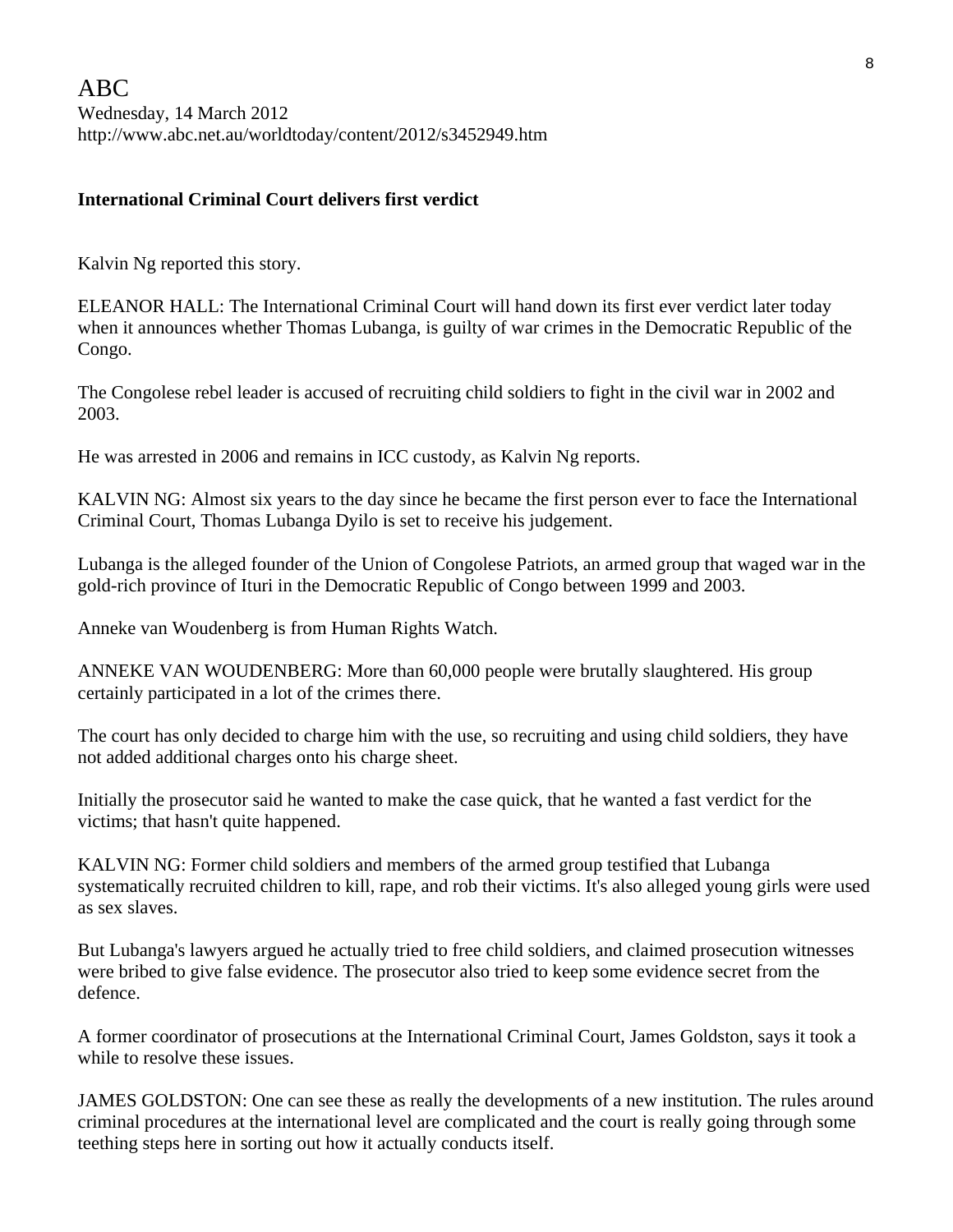KALVIN NG: Professor Tim McCormack, from the University of Melbourne, is an advisor to the chief prosecutor, Luis Moreno Ocampo, and helped to deliver the closing arguments.

TIM MCCORMACK: It's very important from the perspective of the credibility of the International Criminal Court that the judges feel entirely free of influence to deliver an acquittal if that's what they believe is required in the case.

KALVIN NG: And what if he is a critic, how would that be received?

TIM MCCORMACK: If the ICC delivers an acquittal in the very case, then there'll be a bold statement about the independence of the judges and the refusal to just convict because the prosecution would like them to.

KALVIN NG: Mr Moreno Ocampo is stepping down from June.

Anneke van Woudenberg from Human Rights Watch says a guilty verdict would leave a lasting legacy.

ANNEKE VAN WOUDENBERG: You know I've worked in Congo for more than 13 years. And when I first began, very few people would ever say that recruiting or using children in conflict was a crime. And that has begun to change in Congo.

Now people realise and I think are much more aware that this is a serious crime, and that it is one that should be stopped.

KALVIN NG: Tim McCormack, the special advisor to the prosecutor, hopes the judgement will give momentum to efforts by the International Criminal Court to chase after the big names on its hit-list, such as Saif al-Islam Gaddafi, the son of the former Libyan leader Muammar Gaddafi.

But he remains concerned that three permanent members of the United Nations Security Council still don't recognise the court's authority.

TIM MCCORMACK: We've seen a willingness of the Security Council members to refer the Libyan situation but not the Syrian situation. And there's also something discomforting about the willingness of non-state parties to the Rome Statute, particularly China, Russia and the US, their willingness to refer situations to the very court of non-state parties that they themselves are not prepared to be subjected to.

KALVIN NG: If Thomas Lubanga is convicted, he'll be sentenced at a later date.

ELEANOR HALL: Kalvin Ng reporting.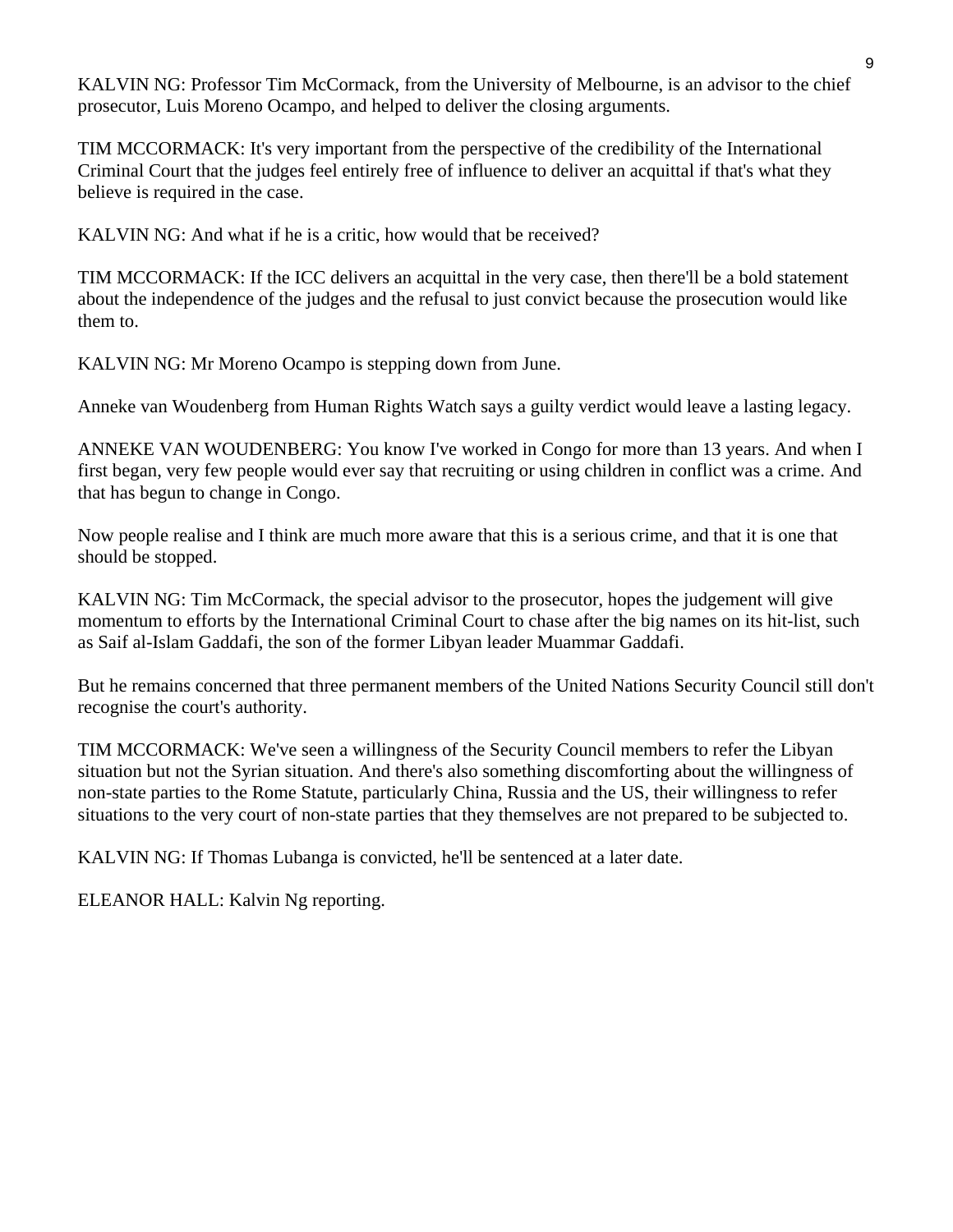# BBC Online Wednesday, 14 March 2012

# **ICC delivers first ever verdict in Thomas Lubanga trial**



*Thomas Lubanga has been held by the ICC at The Hague since 2006* 

The International Criminal Court (ICC) is set to deliver its first verdict, in the case of the Democratic Republic of Congo's Thomas Lubanga.

Mr Lubanga is charged with recruiting and using child soldiers in north-eastern DR Congo in 2002 and 2003.

He has pleaded not guilty saying he was only a politician and was not involved in the violence.

But the prosecution has accused him of using children as young as nine as bodyguards, sex slaves and fighters.

During the trial in The Hague-based court, videos were shown which appeared to show Mr Lubanga galvanising child soldiers to fight in the conflict between Hema and Lendu tribes in some of Africa's worst ever tribal warfare.

He does not deny that he led the Union of Congolese Patriots political group but insists he was not in charge of its armed wing.

# **Stolen childhood**

The chief prosecutor at the ICC, Luis Moreno-Ocampo, told prosecutors: "The defendant stole the childhood of the victims by forcing them to kill and rape. Lubanga victimised the children before they ever had a chance to grow up."

### **Thomas Lubanga**

- Leader of the Union of Congolese Patriots (UPC), an ethnic Hema militia
- Head of the UPC's military wing, the Patriotic Forces for the Liberation of Congo (FPLC)
- Accused of recruiting children under 15 as soldiers
- Arrested in Kinshasa in March 2005
- Held by the ICC at The Hague since 2006
- Born in 1960, has a degree in psychology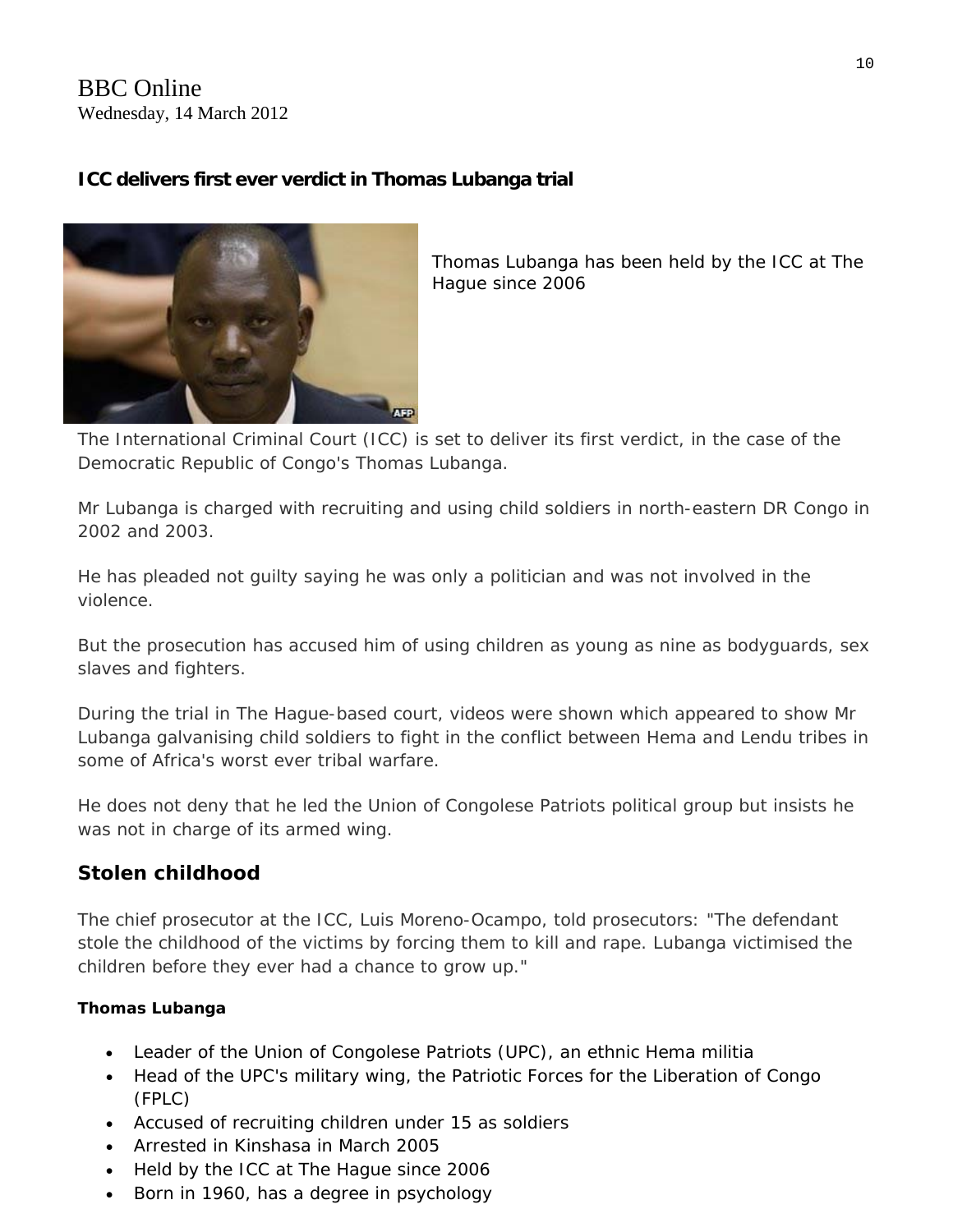Anneke Van Woudenberg of Human Rights Watch has been to the scene of the conflict, Ituri, many times where she said "more than 60,000 people were brutally slaughtered, where there was really ethnically targeted violence, mass rape, mass torture, mass arbitrary arrest".

After documenting Mr Lubanga's activities, she said she was hoping "that this verdict will start to see the process of justice begin".

The verdict will be handed down by three judges and if Mr Lubanga is found guilty he will face a maximum sentence of life imprisonment.

The court cannot impose the death penalty.

# **Historic verdict**

This is a landmark case for more than one reason.

After the ICC was set up 10 years ago Mr Lubanga became the first suspect to be taken into their custody.

It is also the first international trial focussing on the use of child soldiers and it could set legal precedents for others accused of similar crimes.

And while international criminal tribunals for the former Yugoslavia and Rwanda only try crimes committed in those territories over a limited time and will eventually be wound up, the ICC is a permanent body.

members of the Sudanese government, including President Omar al-Bashir. Mr Lubanga is one of 20 suspects who have been the subject of arrest warrants from the ICC - others include Saif al-Islam Gaddafi, the son of the former Libyan leader, and several



The court has had to overcome many delays but Mr Moreno-Ocampo told the AFP news agency it had been a success

"When I started people said we could not countries, we have people in prison, we do it, we would never have a case in court. We now investigate in seven are a court."

The United States' first ambassador-at-large for war crimes, Prof David Scheffer, told the BBC's Today programme the court was still "in its baby steps".

"It does take an enormous amount of effort to bring complex war crimes cases to trial," he said.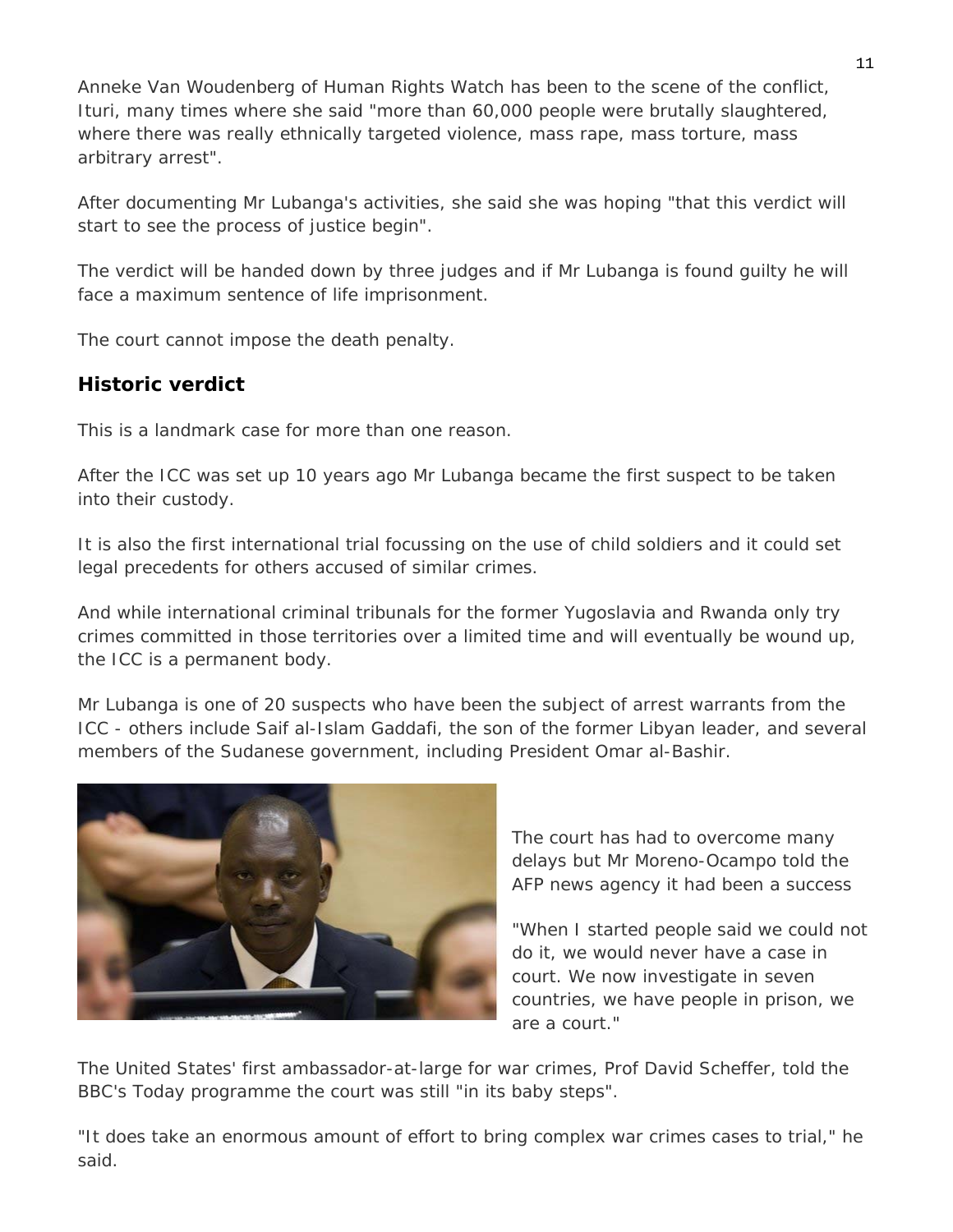# Bangkok Post Tuesday, 13 March 2012

# **KRouge jailer to testify in key trial next week**

A former Khmer Rouge jailer imprisoned for life by Cambodia's war crimes tribunal will take the stand again next week to testify in the trial of three ex-regime leaders, the court said Tuesday.

A handout photo taken and released by the Extraordinary Chamber in the Courts of Cambodia (ECCC) in February 2012 shows fomer Khmer Rouge prison chief Kaing Guek Eav - better known as Duch. Duch, a former Khmer Rouge jailer imprisoned for life by Cambodia's war crimes tribunal, will take the stand again next week to testify in the trial of three ex-regime leaders, the court said Tuesday. Kaing Guek Eav, better known as Duch, will be the first high-profile witness in the landmark proceedings, which aim to bring justice for the deaths of up to two million people under the Khmer Rouge's 1975-79 reign of terror.

"Duch is expected to be called for testimony on Monday afternoon," a spokesman for the UN-backed court, Lars Olsen, told AFP.

The 69-year-old was last month handed a life term on appeal for overseeing the deaths of some 15,000 people as head of the notorious S-21 torture prison.

His one-time superiors "Brother Number Two" Nuon Chea, ex-foreign minister Ieng Sary and former head of state Khieu Samphan deny charges of war crimes, crimes against humanity and genocide in what is the court's second trial.

Duch, a former maths teacher, is considered a key witness in the case against the trio, but with his own fate now sealed it is unclear how talkative he will be when he takes the stand.

"I hope he will co-operate with the court because he has shown his co-operative manner from the start," Kang Ritheary, one of Duch's lawyers, told AFP.

During his trial, Duch tried in vain to seek acquittal by arguing that he was only following orders, including from his direct supervisor Nuon Chea.

Observers say the two men are on bad terms with each other, and Duch has in the past said that Nuon Chea blamed him for not destroying documentary evidence from S-21 before the Vietnamese invaded and ousted the Khmer Rouge.

Duch is currently being held in the same detention facility as the other accused, and civil party lawyers recently asked for him to be kept away from Nuon Chea to avoid any pressure or interference.

Nuon Chea's defence team told the court last week that their client had no intention of pressuring the witness, and said the 85-year-old was himself fearful of being attacked by Duch.

Led by "Brother Number One" Pol Pot, who died in 1998, the Khmer Rouge wiped out nearly a quarter of the population through starvation, overwork and execution in a bid to forge a communist utopia.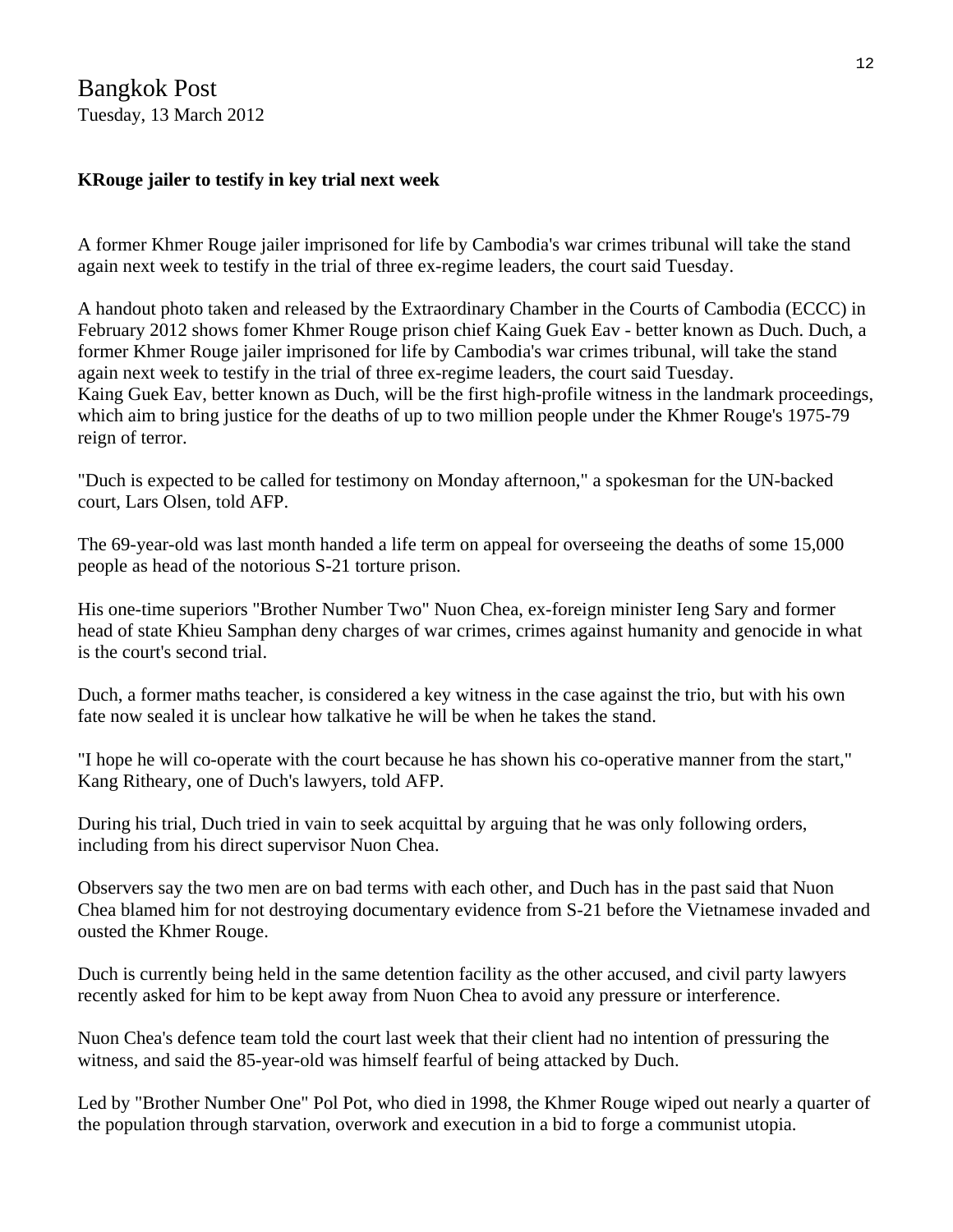# AllAfrica.Com Monday, 12 March 2012

#### **Kenya: Raila - Ruto, Uhuru Setting Stage to Disprove ICC**

*By Bernard Momanyi* 



*left) photo):Deputy Prime Minister Uhuru Kenyatta ( sy and Prime Minister Raila Odinga (Photo Courte The two leaders no longer see eye to eye (file [Capital FM Business/ File photo\)](http://www.capitalfm.co.ke/business)* 

Nairobi, Kenya — Prime Minister Raila Odinga fired yet another salvo at his arch-rival William Ruto and Deputy Prime Minister Uhuru Kenyatta whom he accused of setting the stage for non-cooperation with the International Criminal Court (ICC) where they are facing charges for crimes against humanity.

In a statement attacking the two ICC suspects only a day after another one published in newspapers on Sunday, the Prime Minister said outcries by the two leaders was only meant to seek sympathy from Kenyans, yet some of them are the ones who voted to have cases against post-election violence suspects tried in The Hague.

"It is this spirit of impunity that frustrated efforts to establish a local tribunal to deal with post-election violence," a statement from the Raila Odinga Secretariat said adding "Parliament was mobilised to defeat the Constitutional amendment that sought to do this, with the main perpetrators cunningly creating the false impression that they sought real justice, and could only achieve it through the ICC. The reality is that they did not wish the matter to be addressed at all - locally or otherwise."

Ruto and Kenyatta have previously accused Odinga of using the ICC to lock them out of the presidential race in which both have expressed interest during the next general elections.

The statement issued late Monday went on to say "The same people shouting then, "Don't be vague, let us go to The Hague," are the ones now demonising the ICC. They seek to kill two birds with one stone - dragging the Prime Minister and other innocent parties into their self-inflicted woes, and at the same time making political capital out of the ICC matter."

An earlier statement issued on Saturday from the Prime Minister's secretariat was met with anger and fury from Kenyatta and Ruto who termed Odinga, a "principal beneficiary of the post election chaos" that rocked Kenya soon after the 2007 disputed presidential election.

The two last week lost a bid to appeal charges against them at the ICC and are now left with an admissibility challenge which will determine if they will stand trial at the Hague-based court, sometimes in May or even earlier.

The Prime Minister accused the two of "unnecessarily" linking the ICC charges to the country's national election.

Odinga believes Kenyatta and Ruto are the real beneficiaries of the post election violence, contrary to the Sunday announcement by Ruto that it is Odinga who benefited most.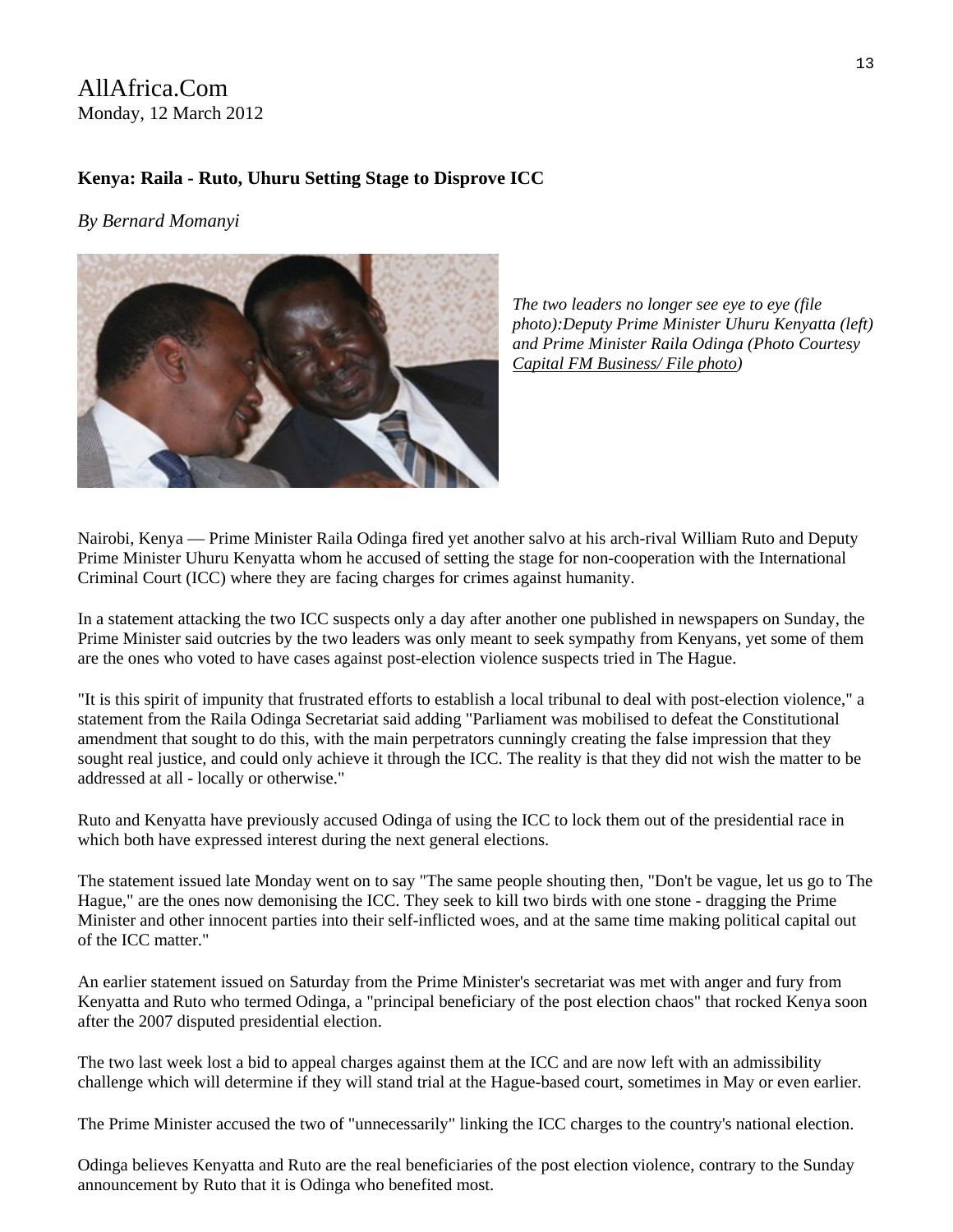"The real beneficiaries of post-election violence are only too evident. They include those currently in the process of returning property acquired in areas where post-election violence victims were known to have been dispossessed of their land. Now these beneficiaries are rushing to return the land, in order to evade court processes. What greater admission of guilt could there be?," the premier posed in an apparent reference to a move by Ruto to return land being claimed by an IDP in an ongoing court case.

Odinga said he does not see why the two are linking the ICC issue to the general election Kenyans are gearing up to participate in later this year when President Kibaki relinquishes power.

"The ICC has unfortunately now become an election issue. But since it is an election issue, let it now be known that the coming elections will also be a referendum on impunity. The time has come when every one of us must stand up to be counted. Either you are for the rule of law, or you are for impunity. It can't be both. A choice must be made," the terse statement from the Raila Odinga Secretariat said.

There was no immediate reaction to this latest barrage from the DPM or Ruto.

Cases against the two were confirmed in January alongside those of Journalist Joshua arap Sang and former Head of the Civil Service Francis Muthaura, a key ally of President Mwai Kibaki who served most of his life in the public service.

And to stress his point, Odinga did not mince his words in the statement which sought to elaborate on the exact cause of the 2007-08 chaos in the country, largely blaming suspects facing charges in The Hague.

"Some forces with a selfish agenda of their own, which included settling scores that had nothing to do with the elections, took advantage of the ensuing protest against this disenfranchisement of the Kenyan electorate," the statement said.

Similar occurrences had occurred in parts of the country in 1991-92 and in 1997.

Some 1,300 Kenyans were killed, more than half a million others forcefully renditioned and thousands suffered all manner of indignity, classified in the international system as crimes against humanity.

"The victims were Kenyan citizens. They were not occupying forces from some foreign country, whose killing and eviction might have been cause for heroism and celebration. The matter was then supposed to pass quietly away, as in 1992 and 1997, and to wait for another election and another wave of crimes against innocent citizens," said the statement from the Prime Minister's secretariat.

He also warned the duo against dragging him in the murky waters of the woes they are facing and instead advised them to "seek to defend themselves in the impending trial. If they are innocent, as they have frequently professed at charged public rallies, the court will no doubt acquit them. No public petulance on their part can substitute for the court process. Nor can forged documents and the besmirching of innocent persons' reputations assist them."

On Thursday, Yatta MP Charles Kilonzo tabled a document in Parliament purportedly authored by the British government which they also linked to Odinga alleging a conspiracy to have President Kibaki face charges at The Hague over the post election violence.

The UK government has since disowned the alleged dossier as a forgery.

"It is clear that the present posturing against the ICC, complete with the weaving in of the PM's name and that of the British Government, is a dress rehearsal for non-cooperation with the ICC. It is clear that the foundation is being laid for the accused to refuse to attend trials of the cases against them," the premier's secretariat said.